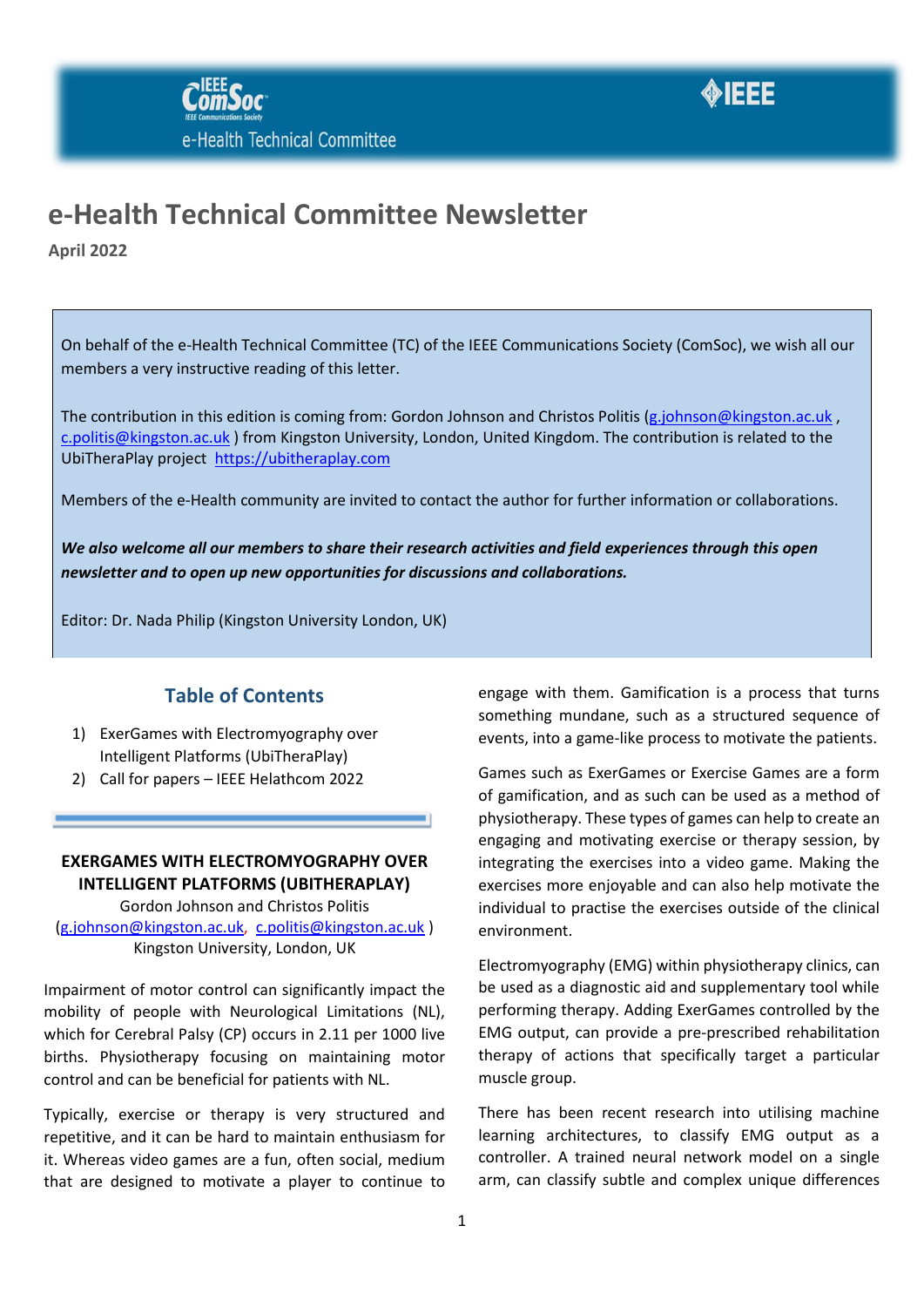



and scenarios. Ultimately, these classification models can provide inference to control the games.

We propose to bind ExerGames, EMG and controllers together using intelligent platforms powered by 5G/6G networks. Here we'd like to research the concept of Meta-Surfaces to be applied in such a platform. These Reconfigurable Intelligent Surfaces (RIS) is an exciting new idea for the utilisation of physical surfaces to provide fast wireless communications and non-communication applications such as localisation and sensing. This reconfigurable reflective meta-surface with integrated sensing capabilities can be used together with the intelligent gaming platform to create a smart rehabilitation environment for the patient.

UbiTheraPlay (UTP) ExerGames, aim to incorporate existing technologies that can be used within both clinical and home settings. These technologies interface with the custom UbiTheraPlay video games, which respond to user movement. During gameplay the functions performed by the patient contain elements that mimic traditional rehabilitation methods for the targeted muscle groups.

Furthermore, this process provides real time biometric feedback from the platform software. A visualisation representation of the data indicates if the exercise is being performed appropriately.

Using a gaming platform as a form of modern treatment, provides an enjoyable and motivational approach for various neurologically limited patients of all ages. In turn, when patients are motivated, this can provide a higher number of repetitions than traditional therapeutic approaches.

During a therapy session, playing such games can have various impacts depending on the muscle groups targeted. Such as providing therapeutic and rehabilitation benefits to the patient, whilst providing muscle information to the medical professional for analysis of performance and ability, which enables a focused assessment.

The output from the assessment can be transferred by using advanced 5G/6G technologies, called reconfigurable intelligent surfaces with integrating sensing capabilities back to the hospital or clinic that can monitor the patient's well-being and thus having a positive impact on their Quality of Care (QoC).

Recent collaboration with the EU Horizon 2020 funded GABLE project, a study was conducted that demonstrated positive improvements of balancing function in children with CP, after a two-week course of training with personalised rehabilitation video games.

UTP was further developed, to provide a platform for various innovative technologies that measure the motor control of neurologically limited patients. The UTP field trials are currently being conducted in various clinics, hospitals and schools, predominantly in the UK but also within Nepal.

The Orchard Hill Academy Trust, an educational provider that fully represents all designations of special educational needs and disabilities, is one of the trialling sites for UTP. Initial feedback has been extremely positive from a nonmedical perspective, including a positive social impact with peers, an increase of participation and inclusion of differing abilities.

UTP with the above improvements, is initially being focused on clinical, hospital and school settings, but can also be taken as an at-home package for enhanced quality of care. The communication between the platform and the utilised technologies, provides increased repeatability and longevity of the rehabilitation programme.

This innovative idea will be further enhanced by utilising the idea of RIS, so it provides QoC to all patients independent of their condition, age, gender, and cognitive ability. RIS coupled together with the EMG will rehabilitate, invigorate, and improve the quality of care as well as communicate the medical findings recorded by the intelligent platform back to the hospital or clinic in real time for further processing and actioning. In turn, this will enable the medical team to effectively monitor the patient in a sustained way without interfering with their treatment and enjoyment of the ExerGames.

*Website:* [https://ubitheraplay.com](https://ubitheraplay.com/)